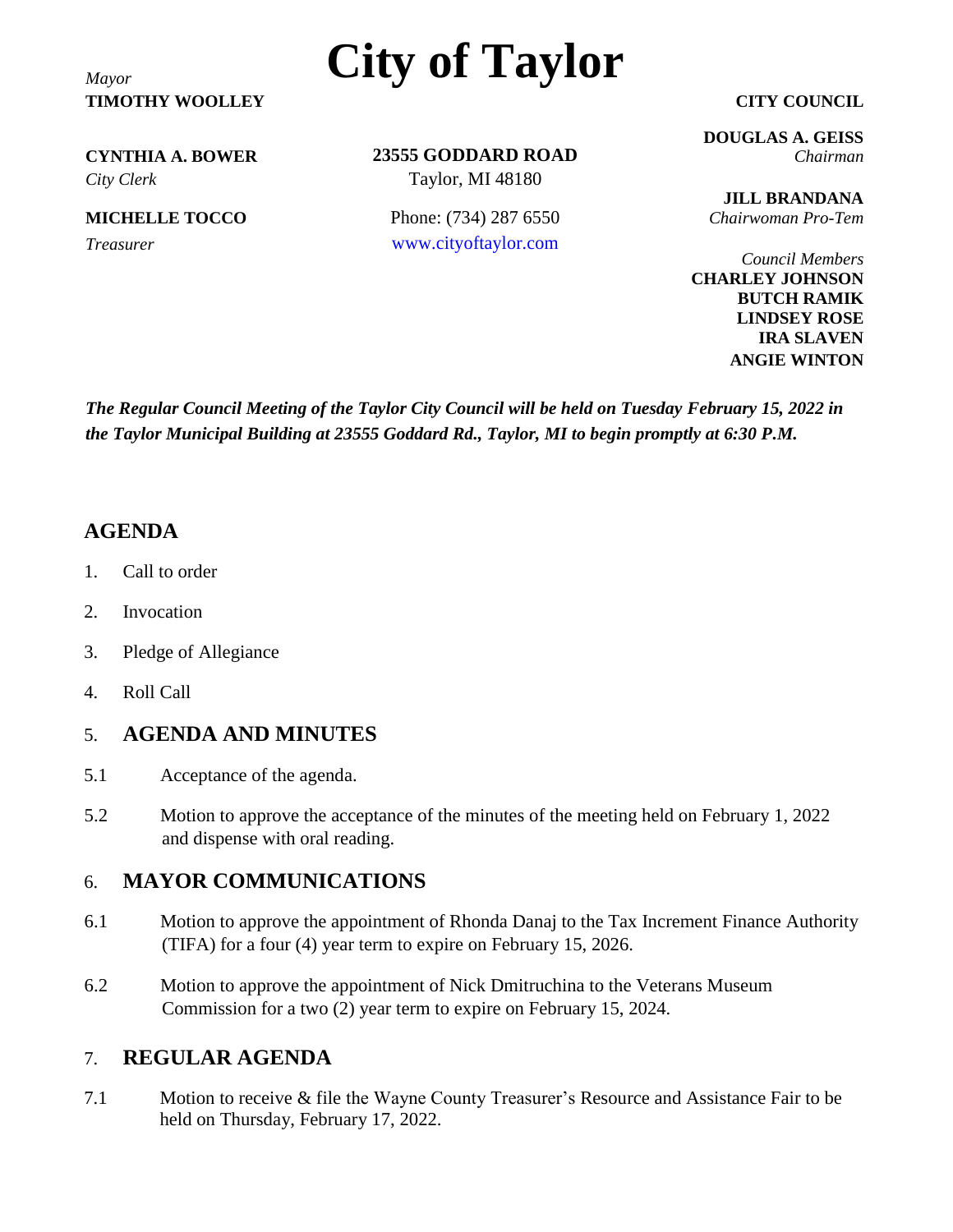- 7.2 Motion to approve the purchase of one (1) Optiplex Workstation for absentee ballot processing from Dominion Voting Systems, Inc., sole source/State of Michigan vendor, in the amount not to exceed \$2,200. Funded through General Fund, City Clerk-Election Supplies.
- 7.3 Motion to receive & file CDBG Engineering, Planning, and Support Services to Hennessey Engineers, funded by CDBG, with services procured in compliance with 2 CFR Part 200 Subpart D Section 200.317,200.318, 200.319 and 300.20. The mutual agreement is for year three (3) of three (3) this being the final year of the current agreement with the written approval of all parties.
- 7.4 Motion to receive & file January 2022 Budget Performance Report.
- 7.5 Motion to receive & file January 2022 Paid Invoice Report.
- 7.6 Motion to approve payment to State of Michigan for the MS4 NPDES Permit Annual Fee, for an amount not to exceed \$5,038. Funded through Major and Local Street Funds.
- 7.7 Motion to approve the purchase of a Compost Site Scale from Grand Rapids Metrology, sole bidder, in an amount not to exceed \$172,685. Funded though Act 179 Rubbish Fund Compost and Rubbish Collection Capital Outlay.
- 7.8 Motion to approve the Mayor to execute a renewal of our Waste, Recyclable, Compost Collection, and Disposal contract with Priority Waste, LLC for two (2) additional one (1) year terms. Funded through Act 179.
- 7.9 Motion to approve Council Consent regarding the Lange Park property and working towards an Inter-Governmental Agreement (IGA) between the City of Taylor and Wayne County.
- 7.10 Motion to receive & file the recommendation from the Taylor Recreation Commission regarding the merger of Taylor South and Brownstown Little League.
- 7.11 Motion to receive & file the 2020/2021 annual Library report.
- 7.12 Motion to receive & file the 2021 Compensation Commission Determination for the Mayor.
- 7.13 Motion to receive & file the 2021 Compensation Commission Determination for the Clerk.
- 7.14 Motion to receive & file the 2021 Compensation Commission Determination for the Treasurer.
- 7.15 Motion to receive & file the 2021 Compensation Commission Determination for the Council Chair.
- 7.16 Motion to receive & file the 2021 Compensation Commission Determination for the Council Chair Pro-Tem.